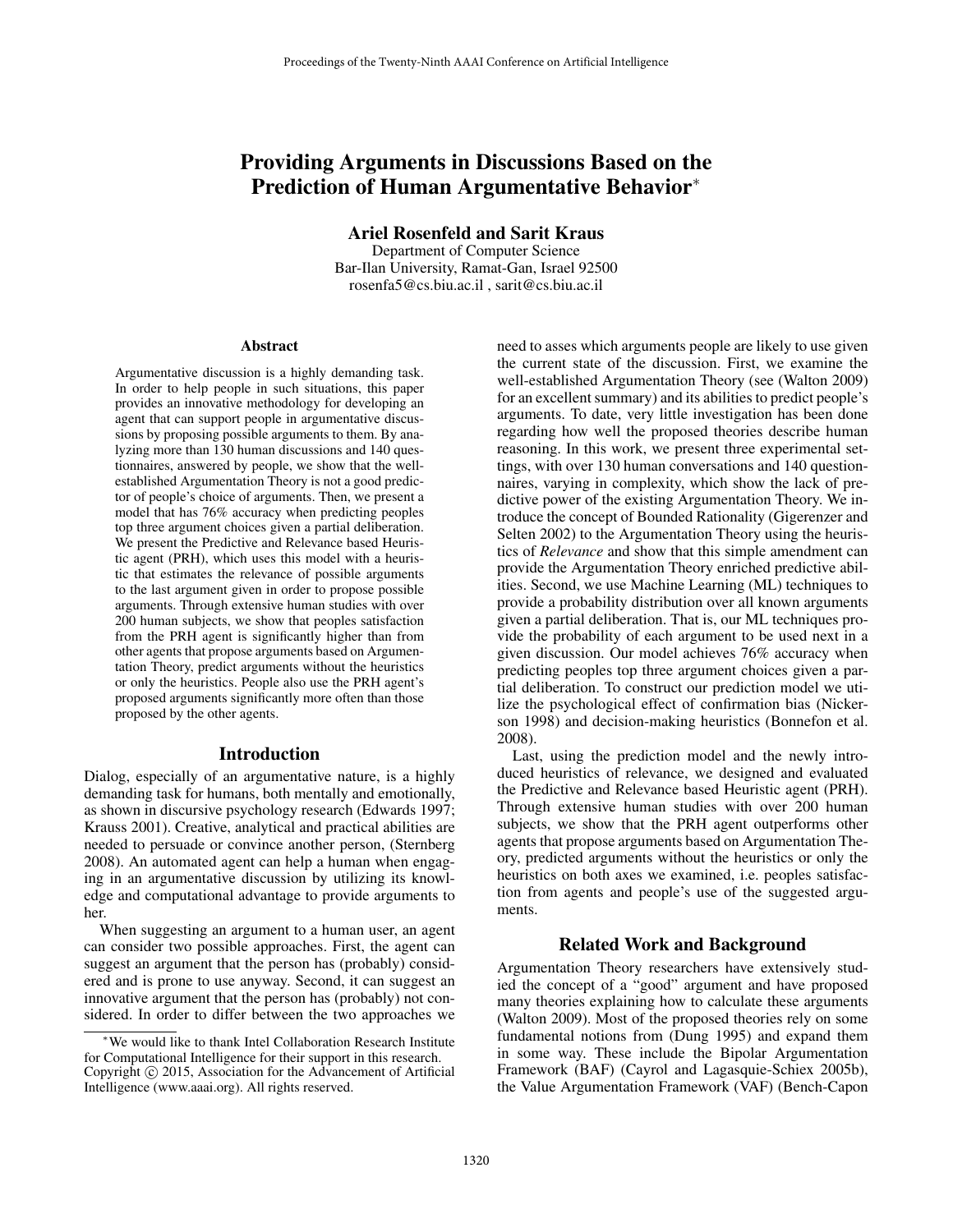2003) and the Weighted Argumentation Framework (WAF) (Dunne et al. 2011), to name a few. This haystack of theories is based on similar principles and ideas. It is common in Argumentation Theory to define some argumentation framework – a formalized structure in which statements (arguments) can attack or support each-other. Using different reasoning rules (semantics) it is possible to build sets of justified arguments (arguments that should be considered correct to some extent), and thereby solve the inherent conflicts.

It is argued that bipolarity in argumentation frameworks is essential to represent realistic knowledge (see (Amgoud et al. 2008) for a survey). Thus, throughout this work, we use the BAF modeling proposed in (Cayrol and Lagasquie-Schiex 2005b), denoted the "argumentation framework".

Definition. A Bipolar Argumentation Framework (BAF) <  $A, R, S >$  consists of a finite set A called arguments and two binary relations on A called attack and support, respectively.

An argumentation framework can be represented as a directed graph with 2 types of edges<sup>1</sup>. A is the set of vertices, and R,S, are the sets of directed edges representing attack and support relations, respectively (see Figure 1 for illustration). In order to be able to perform reasoning about an argumentation framework, it is necessary to define reasoning rules, called *semantics*. Dung (Dung 1995) has defined several semantics which have been modified to fit the BAF model (Amgoud et al. 2008). In this work, we examine the 3 classical semantics proposed by Dung — Preferred, Grounded and Stable. Using the above semantics, a reasoner can identify sets of arguments, called *extensions*, which hold the special properties requested by the semantic. An argument which is a part of some extension is considered acceptable, valid or justified (to some extent).

Very little investigation has been done regarding how well the proposed models and semantics describe human reasoning. To the best of our knowledge only two papers address this topic; Rahwan et al. (Rahwan et al. 2010) studied the reinstatement principle in behavioral experiments and Cerutti et al. (Cerutti, Tintarev, and Oren 2014) examined humans' ability to evaluate formal arguments. These two works did not examine the possibility of the Argumentation Theory predicting people's argumentative behavior nor did they try to use their insights to generate advice for a user. Others studied the problem of which information should an agent reveal during a deliberation with people (Dsouza et al. 2013) or developed strategies for offers generation in human-agent negotiations (Rosenfeld et al. 2014). None of which did it in the context of Argumentation Theory.

The two approaches we examine when providing arguments to the user hold different rational-psychological explanations for why people would benefit from the suggested arguments. First, people search for *validation* for their existing opinions and beliefs (Linehan 1997). Thus, receiving consonant (supportive) suggestions to their views from an intelligent agent can help validate the person's beliefs. Second, Rational Choice Theory (Coleman and Fararo 1992) suggests that when an individual considers an action (e.g.,

argument to use) she needs to weigh all information that affect that action (argument). An agent can help a person by revealing additional information or help in weighing knowledge in an analytic manner.

It is common in literature to distinguish between different types of argumentation-structures (Walton 2009). Throughout this work, we focus on *deliberations*, where the discussion process is aimed at exchanging opinions, beliefs and information and trying to reach some consensus on a controversial topic.

# Predicting People's Argumentative Behavior Data Collection

To obtain a better understanding of people's argumentative behavior we examined three experimental settings, varying in complexity, in which human subjects were asked to use arguments. Experiment 1 was a questionnaire based experiment where people were presented with a partial deliberation and were asked to choose, from a small list of 4 arguments, which argument they would use if they were one of the deliberating parties. Experiment 2 presents an analysis of real, free-form argumentative conversations. The subjects were not presented with a partial conversation and were not restricted in the manner they conduct the deliberation. Experiment 3 presents an analysis of semi-structured argumentative conversations, that is, the participants (deliberants) engaged in a deliberation while being restricted to arguments from a pre-defined list of 40 arguments. These settings allowed us to observe people's argumentative behavior in small and structured argumentative scenarios (Experiment 1), free-form argumentative deliberations (Experiment 2) and semi-structured argumentative conversations (Experiment 3).

Experiment 1 We requited 64 US citizens, all of whom work for Amazon Mechanical Turk (AMT), denoted the US-Group, ranging in age from 19 to 69 (mean=38, s.d.=13.7) with varying demographics, and a group of 78 Israeli Computer Science Bachelor students, denoted the IL-Group, ranging in age from 18 to 37 (mean= $25$ , s.d.= $3.7$ ) with similar demographics, to take part in this experiment. Subjects were presented 6 fictional scenarios based on scenarios from (Walton 2005; Arvapally and Liu 2012; Cayrol and Lagasquie-Schiex 2005b; Amgoud et al. 2008; Tang, Sklar, and Parsons 2012). Small changes were made in the original formulation of the scenarios to keep the frameworks small (6 arguments) and simply phrased, yet the scenarios were kept as close as possible to the origin. Each scenario was presented as a short conversation between 2 deliberants and the participant had to choose which of the 4 possible arguments he or she would use next if she was one of the deliberants. The following example is one of the 6 scenarios we presented to the subjects:

Example. *A couple is discussing whether or not to buy an SUV. Spouse number 1 (*S1*): "We should buy an SUV; it's the right choice for us". Spouse number 2*  $(S_2)$ *: "But we can't afford an SUV, it's too expensive".*

*The subject was then asked to put himself in*  $S_1$ 's place and

<sup>1</sup> Sometimes called a bipolar interaction graph.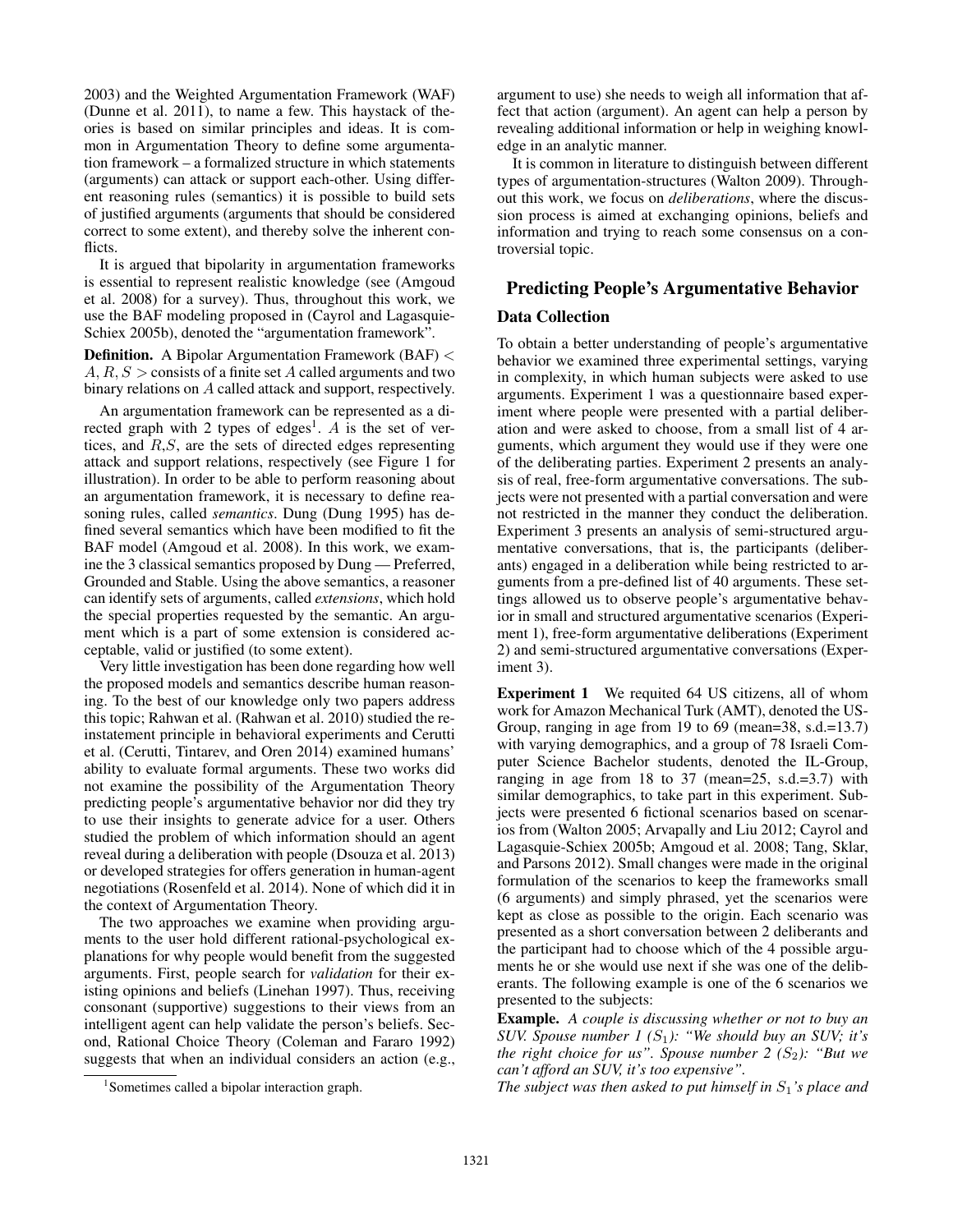

Figure 1: GAF: nodes are arguments. Arrows indicate attacks and arrows with diagonal lines indicate support.

*choose the next argument to use in the deliberation. The options were A. "Good car loan programs are available from a bank", B. "The interest rates on car loans will be high", C. "SUVs are very safe, safety is very important to us", D. "There are high taxes on SUVs".*

The 6 scenarios were similar in the way they were presented; a short conversation of 2 statements and 4 possible argument from which to select. However, the argumentative structure they induced was different in order to simulate different argumentative complexity levels. Figure 1 presents a graphical representation of the example. This graphical representation was *not* presented to the subjects.

Experiment 2 We used real argumentative conversations form Penn Treebank Corpus (1995) (Marcus, Marcinkiewicz, and Santorini 1993) of transcribed telephone calls. The Penn Treebank Corpus consists of transcribed phone calls on various topics, among them some controversial topics such as "Should the death penalty be implemented?" and "Should a trial sentencing be decided by a judge or jury?", with which we chose to begin. We reviewed the 33 deliberations on "Capital Punishment" and 31 deliberations on "Trial by Jury" to identify the arguments used and cleared all irrelevant sentences (i.e, greetings, unrelated talk etc.). The shortest deliberations consisted of 4 arguments and the longest comprised 15 arguments (a mean of 7).

Experiment 3 In this experiment both subjects are aware of all arguments in the framework (perfect information). We restricted the interaction process by allowing deliberants to communicate only by using arguments from a pre-defined argument-list. We chose the topic of *"Would you get an influenza vaccination this winter?"* and constructed a predefined argument-list consisting of Pro (20) and Con (20) arguments. These arguments were extracted from debate sites $2$ and medical columns<sup>3</sup>. The arguments were presented to the user alongside a "Discourse statements list", in which we provided a set of discourse markers and short statements such as "I agree", "I think that", "However" and others for subjects to use. We collected 72 deliberations between 144 Israeli college students, ranging in age from 21 to 39 (average of 29). The deliberations ranged in length from 5 arguments to 30 (mean 14).

### 2 such as http://www.debate.org/ , http://idebate.org/

# Using Argumentation Theory to predict people's arguments

People's decision-making process is affected by a multitude of social and psychological factors and they often do not maximize expected utilities or use equilibrium strategies (Camerer 2003; Rosenfeld et al. 2012). The question we investigated in this work is whether, in the context of argumentative conversations, people would choose justified arguments according to some semantic choice. That is, would the Argumentation Theory provide predictive tools to predict human argumentative behavior.

Experiment 1 The results of experiment 1 were very surprising. For example, in the SUV scenario, most people (72%) chose the "closest" arguments in the framework - "Taking out a loan" and "High taxes" arguments, directly related to the last argument, where the "Taking out a loan" argument was the most popular one (37%). The "Taking out a loan" argument is supposed to be considered much weaker than the other 3 possible arguments by any classical semantics. The 3 leaf arguments should be considered strong and justified (as they are unattacked), whereas "Taking out a loan" is attacked by a strong argument. Such phenomena were encountered in all other scenarios as well; on average, a justified argument was selected only 67.3% of the time (under one of the classic semantics). Moreover, only 8% of the subjects chose justified arguments in all of the  $6$  scenarios<sup>4</sup>.

Experiment 2 To analyze the conversations we constructed an argumentation framework for each topic, similar to the one in Figure 1, using the arguments we encountered in the extracted conversations from the Penn Treebank Corpus. The framework for "Capital punishment" consisted of 30 arguments and the framework for "Trial by Jury" consisted of 20 arguments. We calculated the classical Preferred, Grounded and Stable semantics (Cayrol and Lagasquie-Schiex 2005b) for the resulting 2 frameworks. Less than 45% of the arguments used by the subjects were part of some extension (under one of the classical semantics), with Preferred, Grounded and Stable semantics preforming very similarly (42%, 43%, 41%). It is important to note that 40% of the arguments in "Capital punishment" and 50% of the arguments in "Trial by Jury" were justified (under one of the classical semantics). That is, subjects chose justified arguments no better than the random selection would.

Experiment 3 The pre-defined argument list was translated into an argumentation framework (similar to Figure 1). Similarly to Experiment 2, we calculated the Preferred, Grounded and Stable semantics and each conversation was divided into 2 argument sets,  $A_1$  and  $A_2$ , i. e., the arguments used by deliberant 1 and 2 respectively. Less than 50% of the arguments used by the subjects were part of some extension (under one of the classical semantics), with Preferred, Grounded and Stable semantics again preforming very similarly (44%, 49%, 41%). It is important to note that  $50\%$ of the arguments were justified (under one of the classical

<sup>3</sup> such as http://healthresearchfunding.org/pros-cons-flu-shots/

<sup>4</sup>At least one justified argument existed in every scenario.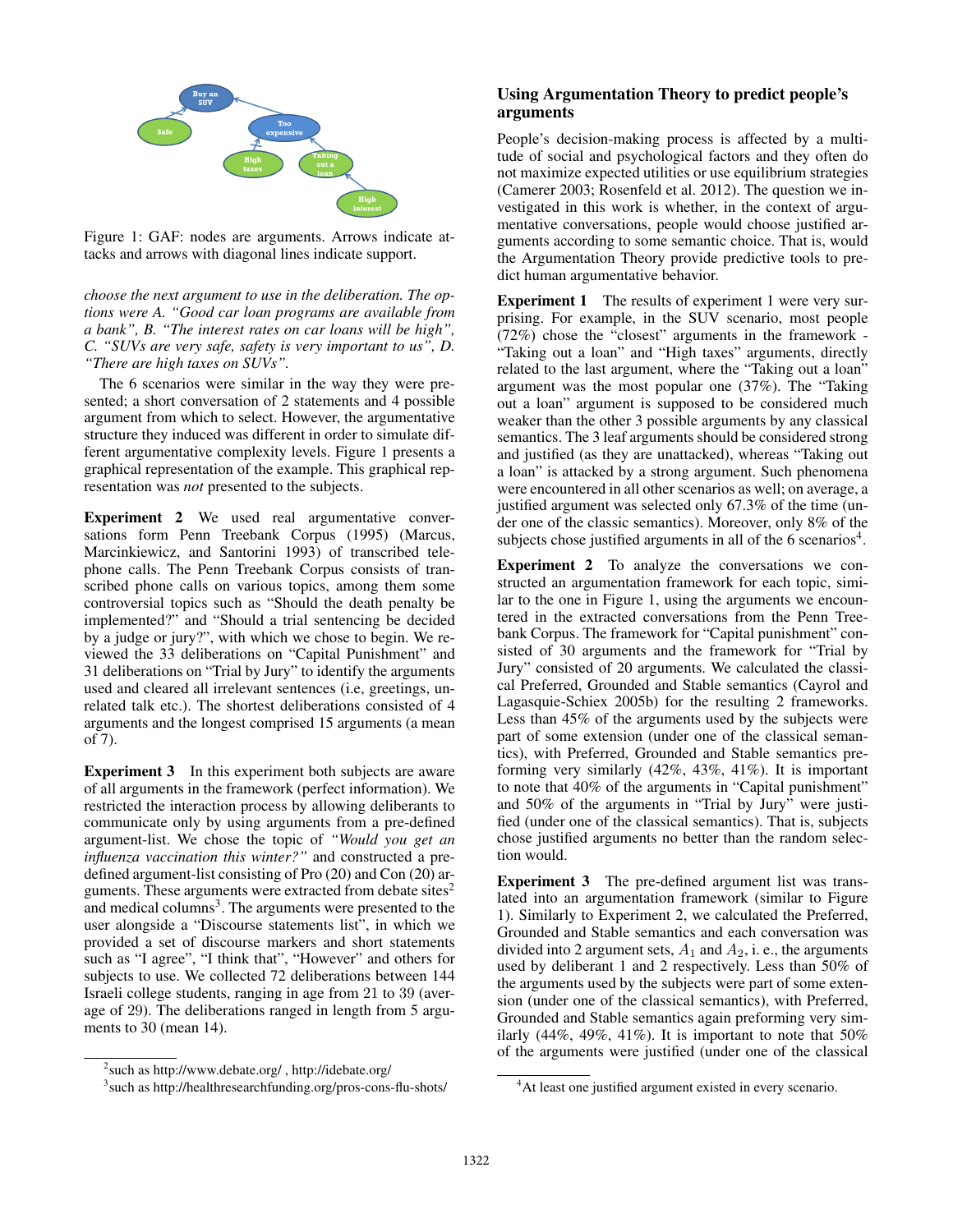semantics). That is, the classical semantics were unable to indicate which arguments people would choose.

A common theme in the above 3 experiments is that people chose arguments with very little (if any) correlation with the arguments suggested by the classical semantics of the Argumentation Theory. Thus, we cannot rely solely on the theory in predicting people's arguments.

## Using Machine Learning to predict people's arguments

We suggest a calculation of a measurements vector  $m$ , for each argument in an argumentation framework. This vector describes the argument and the context in which it is judged (the context in which a reasoner evaluates the argument). We divide m into 3 categories; *Justification* measurements, *Relevance Heuristic* values and *Confirmation Factor*.

Justification Dungs introduction of various extensionbased semantics (Dung 1995) had a profound effect on the analysis of justified arguments. This idea was extended by Cayrol et al. (Cayrol and Lagasquie-Schiex 2005b; Amgoud et al. 2008) for BAFs. Unfortunately, as stated above, the mentioned semantics fail to predict the results of people's behavior in our experiments.

There have been a number of proposals for more sophisticated modeling and analysis of conflicting information, mainly incorporating relative strength / justification / credibility of the arguments. One commonly used proposal is the gradual valuation (Cayrol and Lagasquie-Schiex 2005a) in BAFs, denoted "Cayrol's calculation". The idea is to evaluate the *strength* of argument a using some aggregation function that conciliates between its attacking arguments' strength and its supporting arguments' strength. This recursive calculation, allows us to aggregate the number of supporters and attackers through the argumentation framework and reach a strength value in the [-1,1] interval for each argument. The strength value represents the deliberant's ability to support that argument, and defend it against potential attacks. The higher the strength level, the easier it is to support and defend the argument, and the harder it is to attack it. In our SUV example in Figure 1, Cayrol's suggested instantiation of gradual valuation J (proposed in (Cayrol and Lagasquie-Schiex 2005a)) provides  $J("Safe")=J("High Taxes")=J("High interest")=0$ and  $J("Taking out a loan")=-0.33$ . This shows why "Taking out a loan" should be considered weaker than the other 3 proposed arguments in the example.

In an empirical article (Bonnefon et al. 2008), the authors examined a similar prediction problem of predicting people's choice between 2 options (for example, going to movie A or movie B) based on pro and con (supportive and attacking) information relevant to the options at hand. The main and most relevant insight from their work is that we should not ignore the number of supporting/attacking arguments when predicting people's choices. First, to identify the relation between every pair of arguments we used the four General Argumentation Heuristic Rules (Klein et al. 2003). For example, if argument  $a$  attacks  $b$  which in turn attacks  $c$  then  $a$  (indirectly) supports  $c$ . The influential arguments

of argument a (Liao and Huang 2013), are the arguments whose status may affect the status of  $a$ , that is – they support/attack directly or indirectly. For each argument we considered the number of supporters (direct and indirect), the number of attackers (direct and indirect) and the supporters' portion among the influential arguments. For example, in our SUV example – "High taxes", "Tacking out a loan" and "High interest" are all influential arguments for "Too expensive" (see Figure 1).

It is important to state in this context that all of the above measurements rely solely on the argumentation framework, and as such require only a single calculation of their value for each framework regardless of the deliberation.

Relevance Heuristics At a given point in a deliberation, not all arguments are necessarily relevant. For instance, the argument "Safe" in our example (Figure 1) seems to be irrelevant to the context of the discussion, since the focus is on economic concerns. First, in order to identify the "relevant" arguments, we propose several distance measurements, both directed and undirected, that heavily rely on the current deliberation state. These distance measurements will help us investigate how the *proximity* between arguments, as portrayed by the edge-distance in the argumentation framework, truly affects the course of a deliberation.

We define 4 relevance measurements, each of which captures a different aspect of proximity. In the definitions, a denotes a possible argument,  $a_l$  is the last given argument,  $a_c$  is the "closest" argument to  $\alpha$  which was previously given (by edge-distance metric) and  $\alpha$  presents a designated argument which suggests an option/action which is the focus of the discussion (in our example it is whether or not to "Buy an SUV"). The relevance measurements of a possible argument  $a$  can be summed up in the following 4 points:

- 1. Minimum un/directed paths' length from  $a$  to  $a_l$ .
- 2. Minimum un/directed paths' length from  $a$  to  $a_c$ .
- 3. Minimum directed paths' length from  $\alpha$  to  $\alpha$ .
- 4. Minimum of all/some of the above features.

When omitting redundant calculations in the 4th criteria (i.e., the minimum of the minimal directed and undirected paths to  $a_l$ ), 15 distinct measures remain.

As our results show, the directed paths' length from a to  $a_l$  and from a to  $\alpha$  were found to be very influential. Despite this fact, to date they have not received any attention in the literature on Argumentation Theory. In our example,  $S_2$ 's argument is considered  $a_l$ , and  $\alpha$  is  $S_1$ 's argument ("Buy an SUV"). When we consider a as "Safe", its distance to  $a_c$  or  $\alpha$  (in this case, they are the same) is 1, while its directed distance to  $a_l$  is undefined and the undirected distance is 3. If a is "Taking out a loan" then its distance to  $a_l$  and  $a_c$  is 1 whereas its distance to  $\alpha$  is 2. Therefore, every argument was assigned its relevance heuristic values — its directed paths' length from a to  $a_l$  and from a to  $\alpha$ .

Confirmation Factor Confirmation bias is a phenomenon in psychology wherein people have been shown to actively seek out and assign more weight to evidence that confirms their beliefs, and ignore or underweight evidence that could disconfirm their beliefs (Nickerson 1998). In argumentative situations people may selectively consider arguments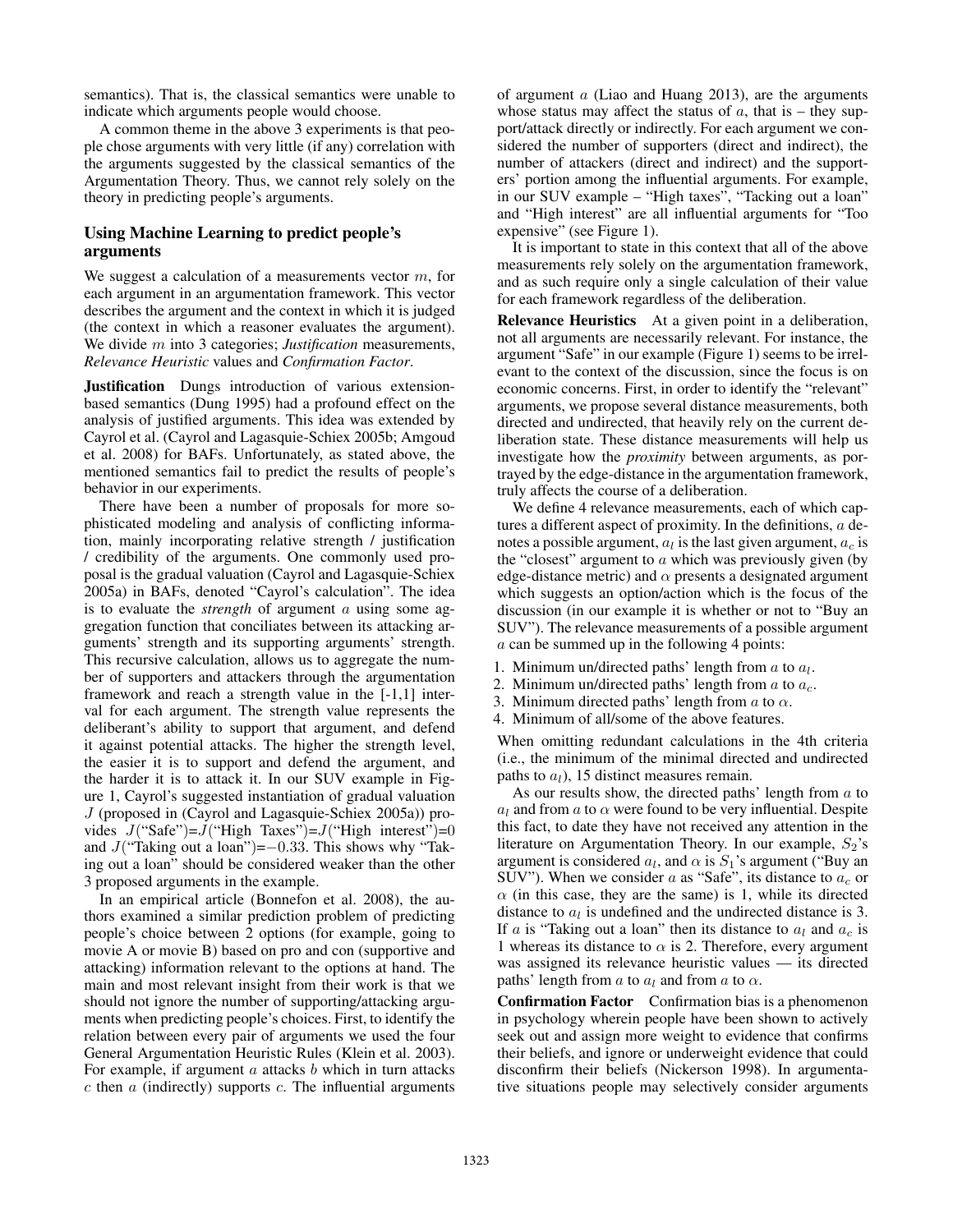in order to reinforce their expectations and disregard arguments that support alternative possibilities or attack their own. Practically, each argument has a *Confirmation Factor* which depends on the affects the argument has on the player's previously stated arguments. The Confirmation factor can be positive if it supports the previously used arguments by the deliberant. On the other hand it can be negative if it attacks previously used arguments. If the relation is ambiguous (both positive and negative) or unknown, then it has a neutral confirmation factor.

Hitherto, we described the features the different arguments hold  $(m)$ . Separately, using the m values, we will calculate the features used in our prediction model. i.e., *deliberation context features* and *deliberant features* in every given stage of the discussion.

Deliberation context features In order to predict which arguments a deliberant would say in a given context of the conversation we also need to model the current state of the deliberation. To that aim, during the deliberation we account for the last 2 arguments used by the deliberant equipped with the agent and the last 2 arguments used by the other deliberant. We also indicate which of the deliberants used the last argument.

Deliberant features To capture the deliberant's preferences in argument types we calculated aggregated values of the arguments the deliberant used. Namely, we analyzed the arguments she used and calculated the average justification value (both the average J values and the support portion values), the average relevance values and the portion of times a confirmatory argument was used (out of the number of times one was available). In addition, we hold a *proneness feature*, in the [0,1] interval, which indicates the person's incline toward accepting a specific position on the discussed issue. For example, in a deliberation on "Capital punishment" a value of 1 means I support the Capital Punishment, 0 means I oppose it, and the higher the value the stronger my incline to agree with it. This feature stems from the Dissonance Theory (Festinger 1962) which suggests that once committed to an alternative (knowingly or unknowingly), people prefer supportive (consonant) information compared to opposing (dissonant) information to avoid or reduce post decisionmaking conflicts. In order to calculate the proneness feature we distinguished between 2 cases. In cases where the deliberant explicitly expressed his opinion (e.g., "I'm pro the death penalty") the proneness value is simply 1 or 0 (pending on the opinion expressed). In cases where the deliberant's opinion was not explicitly declared, we had to assess the deliberant's position using her previously stated arguments. We calculated this estimation using the portion of supportive arguments to the discussed issue that the deliberant used during the conversation. That is, using only supportive arguments is the same as explicitly stating your opinion.

Experiment 1: First, we calculated the set of features described above for each possible argument in every scenario. Then, given a learning period of  $k$  scenarios, where  $k = 1, 2, \ldots, 5$ , we took 6 – k scenarios out of the set. For each subject we calculated the deliberant features accord-



Figure 2: SVM's Learning Curve in Experiment 1.

ing to the arguments she selected in the scenarios in the set. For example, when  $k = 5$ , we took out 1 scenario at a time and calculated the average justification/relevance/etc. of the subject's selections in the 5 remaining scenarios. Finally, we labeled each set with the actual selections of the subject in the scenarios we removed.

We used 3 machine learning algorithms to test our feature set, i.e., the Support Vector Machine (SVM), Decision Tree Learning (DTL) and the Multi Layered Neural Network (MLNN). We trained and tested our model on the US-Group and the IL-Group separately (see the description in the Data Collection section). For both groups SVM was found to be the most accurate learning model of our observed data as it provided 72% and 78% accuracy in predicting the subject's 6th selection when learning from the first 5 (US-Group and IL-Group, respectively). DTL and MLMN both yielded less than 68% accuracy for both groups. For the US-Group, as the learning period  $(k)$  increased from 1 to 5, SVMs accuracy increased from 42% to 72%. That is, the more observations the prediction model had on the subjects' selections the higher its prediction accuracy. Random selection naturally provides 25% (in every scenario the subject was requested to choose 1 of 4 suggested arguments), and predicting the majority's selection (predicting the most popular selection among the other participants) provided 41% accuracy. See the learning curve in Figure 2. Interestingly, for both groups the features contributing to the prediction (using an entropy measurement) were (in the following order of importance):

- 1. Relevance (edge-distance from  $a$  to  $a_l$ ).
- 2. Cayrol's justification calculation.
- 3. Support portion among the influential arguments.
- 4. Proneness.

Similar results were obtained for the IL-Group, wherein the prediction accuracy ranged from 45% (when  $k = 1$ ) to 78% (when  $k = 5$ ).

To check for cultural differences, we examined the use of the US-Group as a training-set and the IL-Group as the test-set. This setting achieved 76% accuracy, whereas using IL-Group as a training-set and the US-Group as a test-set demonstrated 69% accuracy. More surprising was the fact that the *very same features* were found to be influential in both settings. This may suggest that using a cross-cultural (US-Israeli) model is possible, though further investigation of this topic is needed.

**Experiment 2:** Similarly to Experiment 1, we first calculated the features describing the different arguments. Then, we randomly chose 5 deliberations on each deliberation topic (we used the 2 topics of "Capital Punishment" and "Trial by jury") and built 2 argumentation frameworks using the arguments given in those 5 deliberations. This resulted in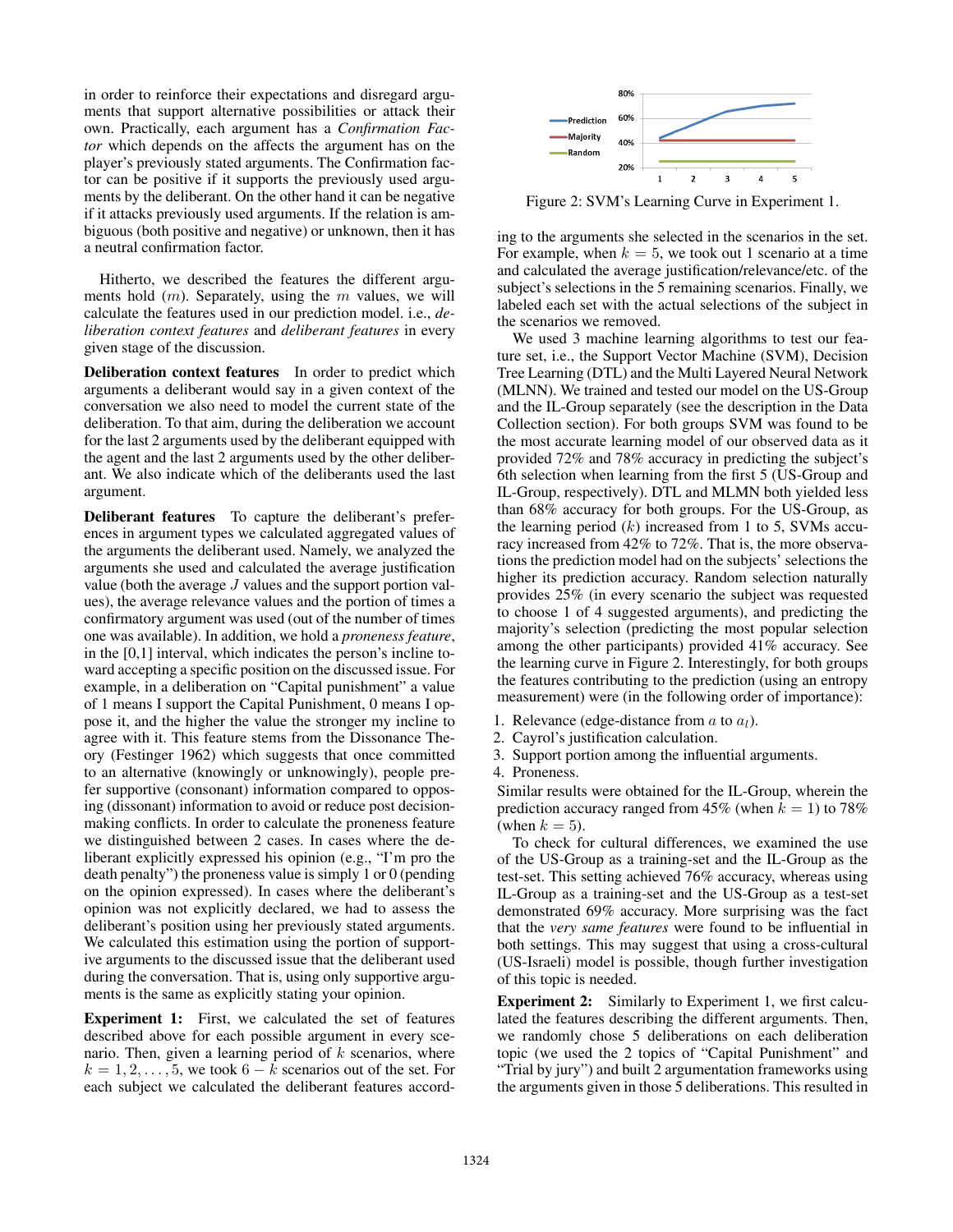

Figure 3: Prediction Curve for Capital Punishment.

2 frameworks comprising 30 arguments and 20 arguments, respectively.

Each conversation was then analyzed argument-byargument (each argument is considered a stage/step in the deliberation). For each stage we created a vector containing the different deliberant features and the deliberation context features. The vector was then labeled with the argument which was used.

The remaining deliberations, which were not used to build the argumentation framework, were used for the training and test sets with the 1-left-out methodology. In other words, we learned from  $n - 1$  conversations and predicted the different stages of the 1-left-out conversation. The prediction was tested on varying starting stages, wherein we tested how the prediction quality changes over the time period of the deliberation in which we predict the arguments.

As a benchmark model we used the best model of 8 (simple) statistical models that essentially does not model the person but treats the argument selection process as a stochastic process. The *Bigram model* (Jelinek 1990) of the subject was found to be the best among the 8 models, using perplexity measurements. It outperformed the Trigram model of the subject as well as Bigram and Trigram statistical models of the other party in the deliberation. It also outperformed the combinations of the above.<sup>5</sup> Bigram modeling of the speaking deliberant calculates the probability  $P(a_2|a_1)$  for every pair of arguments  $a_1, a_2$ . That is, the probability that  $a_2$  follows  $a_1$ . These probabilities were estimated using a Maximum Likelihood Estimator on the data we collected. Given  $a_1$  the model predicts argmax<sub>a<sub>2</sub>∈A</sub>  $P(a_2|a_1)$ .

We trained and tested our model and found that DTL outperformed SVM and MLNN. Unlike in Experiment 1, in Experiment 2 there are many more arguments to consider in the prediction. Naturally, the prediction accuracy declined. However, if we use the probability measurements provided by the learning algorithm we can predict more than 1 argument – that is, we can predict the top  $x$  ranked arguments w.r.t their probability.On the topic of "Capital Punishment", in Figure 3, we can see how the prediction accuracy increases over the number of predicted arguments (X axis) and the stages from which we start our prediction (the different curves). When predicting the top 3 ranked arguments on the issue of "Capital Punishment" we achieved a prediction accuracy of 71%-76%, depending on the starting phase of the prediction. Very similar results were obtained for the "Trial by Jury" deliberation as well.

When comparing the influential attributes found in Exper-

iment 1 and Experiment 2, we can see that the same features were found to be influential except for Cayrol's justification calculation that was ranked much lower in Experiment 2. The feature that indicated which deliberant used the last argument took its place. Note that this feature was not applicable in Experiment 1. The prediction accuracy sky-rocketed to 91.2% (Capital Punishment) and 88.6% (Trial by Jury) in cases in which the deliberant used more than one argument sequentially without interruption. In our study, 100% of the time, when a deliberant used more than one argument in a row, the second one was supportive and closely related to the first one. That is, the indication of which deliberant used the last argument was found to be very influential.

Regardless of the number of predictions, our models predictions reached better results than the benchmark model. To quantify this difference we used the MRR (Mean Reciprocal Rank) measure (Craswell 2009), which evaluates any process that produces a list of options ordered by their probability of correctness. Our model's MRR was 0.48 for Capital Punishment and 0.58 for Trial by Jury, whereas Bigram's MRR was 0.36 for both topics (the higher the better).

## Agents for Arguments Provision

# Policies

There are two main approaches when recommending an argument to a deliberant: recommend an argument that the deliberant has considered and would (probably) use anyway or recommend innovative arguments – those that the deliberant has (probably) not considered. We designed several policies which take these two approaches into consideration.

- Predictive agent (PRD), offers the top 3 ranked arguments in the prediction model. i.e., the arguments that fit the situation and the deliberant as learned from the training-set.
- Relevance based heuristic agent (REL), offers the 3 "closest" arguments to the last given argument (using edge-distance). As we previously observed, the relevance features were found to be very influential in the prediction model. Therefore, we wanted to test whether the relevance notion could act as a good policy, without any prediction or complex modeling.
- Weak Relevance based heuristic agent (WRL), offers the 3 least related arguments to the last argument (using edge-distance). The idea behind this policy is to offer the subject arguments that she would not naturally contemplate or say.
- Predictive and Relevance based Heuristic agent (PRH), offers the top 2 predicted arguments and the most relevant argument (using edge-metric) which was not part of the predicted arguments. This policy attempts to enjoy the best of the two policies.
- Theory based agent (TRY), which calculates the extension of the argumentation framework using Grounded semantics and offers 3 arguments which are part of that extension. Because the extension is usually larger than 3, we offer the 3 "closest" arguments to the last given one (using edge-distance). That is, among "justified" arguments, the agent offers the top 3 arguments relevant at the moment.

<sup>5</sup>All models used Backoff to avoid the assignment of 0s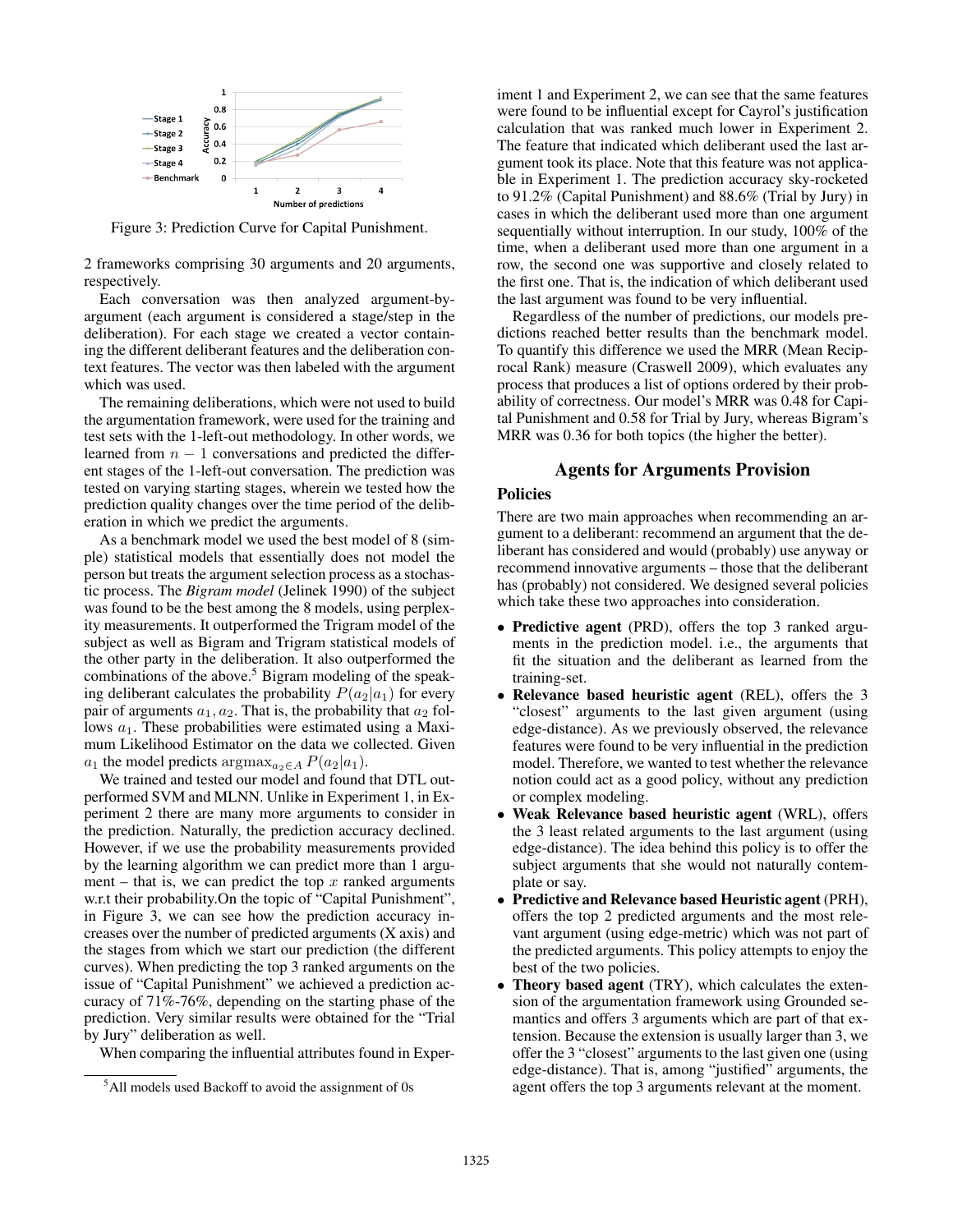• Random agent (RND), offers 3 arguments in a random fashion while avoiding previously used arguments. This policy served as a benchmark.

#### Experimental Evaluation

We used Experiment 3 conversations on "Influenza Vaccinations" to train our prediction model.

Second, we implemented the 6 different agents; each of them was tested in 17 chats, totaling 102 deliberations with 204 human subjects. In each chat we coupled 2 subjects who were asked to deliberate over the same topic of influenza vaccination, but in a *free form chat*. Only one subject in each couple was assigned a personal agent to maintain scientific integrity. All 204 subjects who took part in this stage were Israeli students who were recruited from classrooms, libraries, etc. The subject ranged in age from 18 to 30.

The identification of the arguments used by the deliberants was done in a *Wizard of Oz* fashion, where during the chat an expert from our lab mapped the given sentences into the known arguments in the previously built BAF (consisting of 40 arguments). The deliberant who was assigned an agent received 3 suggestions on the right side of the screen in a textual form, after each argument used (by either of the deliberants). Suggestions started to appear after encountering 2 arguments in the deliberation to enable a short learning period for the agent. We emphasize that the agent had no prior knowledge of the deliberant and required no information from the subject during the deliberation. Participants could not select a suggested argument by clicking on it, but had to type their arguments in a designated message-box. This restriction was implemented to avoid "lazy" selections.

All obtained deliberations consisted of 4-20 arguments (mean 9), and took between 5-21 minutes (mean 12). Deliberations ended when one of the deliberants chose to end it, just as in real life. Yet, in order to receive the 15 NIS payment (the price of a cup of coffee and a pastry in the University cafeteria), the deliberants had to deliberate for a minimum of 5 minutes.

At the end of each session, the subject who was equipped with an agent was asked to provide her subjective benefit from the agent on the following scale; Very positive, Positive, Neutral (neither positive nor negative), Negative, Very Negative.

Results We analyzed the 102 deliberations using the *Reported Benefit* and the *Normalized Acceptance Rate* which is defined as follows: For each conversation we calculated the percentage of arguments the subject used from the agent's suggestion. Then we averaged those percentages to calculate the *Normalized Acceptance Rate* for each agent. The Normalized Acceptance Rate of the PRH agent was significantly higher than the other agents, averaging 62% acceptance (the subject's acceptance rate ranged between 20% and 100%), whereas PRD averaged 26% (0%-50%) and REL averaged 47% (10%-100%). WRL, RND and TRY performed very poorly achieving 3%, 10% and 11%, respectively. This result was found to be significant in the  $p < 0.05$  range using post-hoc univariate ANOVA. See Graph 4.

As for the *Reported Benefit*, again, the PRH agent outperformed the others in a convincing manner. All 17 subjects



Figure 4: Normalized Acceptance Rate for the agents.

equipped with the PRH agent reported a positive benefit (5 reported very positive, 12 reported positive), which is significantly better than the contending agents with  $p = 0.04$ using Fisher's Exact test. For comparison, PRD achieved 2 very positive benefits, 10 positive and 5 neutral benefits, whereas for REL no one reported very positive benefits, 12 reported positive and 5 reported neutral benefits. RND, WRL and TRY again performed very poorly with very few subjects reporting positive benefits.

Interestingly enough, no one reported negative or very negative benefits for any of the agents. The fact that no one reported a negative or a very negative benefit is very encouraging; namely, even when the advice was not used by the subject, the agent did not "bother" them. This finding indicates that argument provision agents, regardless of the algorithm, hold much potential in real world implementation.

# Conclusions and Future Work

We performed an extensive empirical study, with over 400 human subjects and 250 annotated deliberations, on the prediction of argument selection and its use in designing suggestion policies for automated agents. We conclude that the incorporation of Machine Learning in argumentation is needed to investigate argumentation in the real world. Combining the *Relevance* notion, which was first introduced in this paper, with the abstract Argumentation Theory should provide additional predictive strength. Moreover, other aspects of argumentation in addition to justification should be explored to better gap the differences between human argumentative behavior and the Argumentation Theory. Even though the prediction model yields limited accuracy, using it provided solid policies.

Regardless of policy, no one reported a negative or a very negative benefit from the agent's suggestions. This finding emphasizes the potential automated agents hold in the context of argument suggestion during argumentative discussions.

During the research process we constructed an annotated corpus that we would be pleased to share for future research. We intend to expand this methodology and use the features and insights provided in this study to design and implement repeated-interaction agents. These agents could learn from past chats by the user, on different topics, and tailor a suggestion policy for her. As part of this work we will examine the exploration of different policies over time, the user modeling for multiple interactions and the ability to deduce insights from one conversation topic to another. Proceeding on different path, we would also like to explore how our agent could be adapted to help people in different argumentative forms such as negotiations.